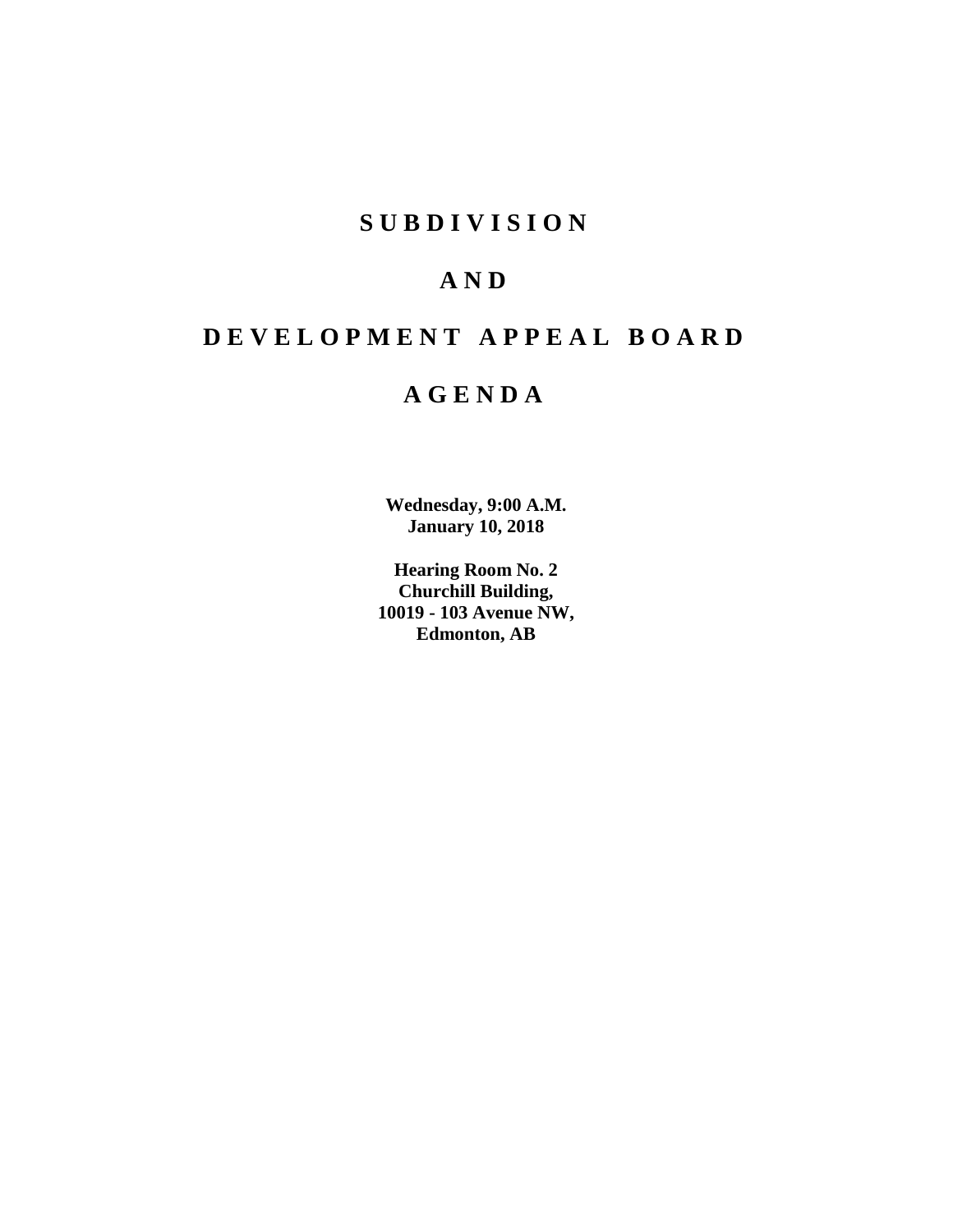## **SUBDIVISION AND DEVELOPMENT APPEAL BOARD HEARING ROOM NO. 2**

| $\mathbf I$      | 9:00 A.M.    | SDAB-D-18-501 |                                                                                                                                                                                                                                            |
|------------------|--------------|---------------|--------------------------------------------------------------------------------------------------------------------------------------------------------------------------------------------------------------------------------------------|
|                  |              |               | To comply with an Order to remove all vehicles<br>exceeding 4600 KG from this property and<br>refrain from parking vehicles over this weight<br>on the property in the future. This Order must<br>be complied with before December 7, 2017 |
|                  |              |               | 226 - Lee Ridge Road NW<br>Project No.: 263734077-002                                                                                                                                                                                      |
| $\mathbf{I}$     | $10:30$ A.M. | SDAB-D-18-004 |                                                                                                                                                                                                                                            |
| <b>WITHDRAWN</b> |              |               | To operate a Major Home Based Business<br>(licensed massage therapist - MASSAGE ME)<br>expires November 23, 2022                                                                                                                           |
|                  |              |               | 2337 - Ware Crescent NW<br>Project No.: 264284792-001                                                                                                                                                                                      |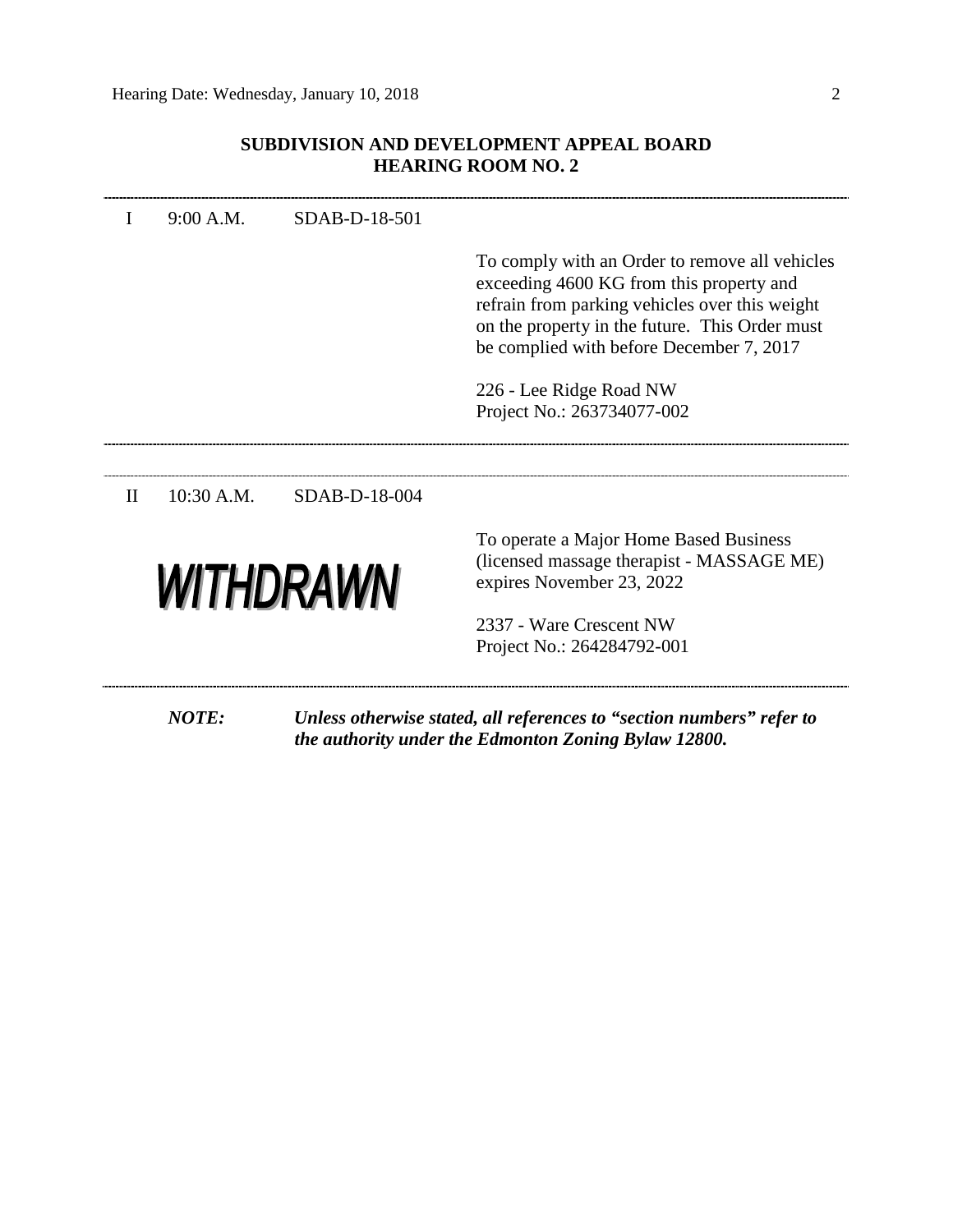| <b>ITEM I: 9:00 A.M.</b> |                                                          | FILE: SDAB-D-18-501                                                                                                                                                                                            |  |  |  |  |
|--------------------------|----------------------------------------------------------|----------------------------------------------------------------------------------------------------------------------------------------------------------------------------------------------------------------|--|--|--|--|
|                          | AN APPEAL FROM THE DECISION OF THE DEVELOPMENT AUTHORITY |                                                                                                                                                                                                                |  |  |  |  |
|                          | <b>APPELLANT:</b>                                        |                                                                                                                                                                                                                |  |  |  |  |
|                          | <b>APPLICATION NO.:</b>                                  | 263734077-002                                                                                                                                                                                                  |  |  |  |  |
|                          | <b>ORDER TO:</b>                                         | Remove all vehicles exceeding 4600 KG<br>from this property and refrain from<br>parking vehicles over this weight on the<br>property in the future. You must comply<br>with this Order before December 7, 2017 |  |  |  |  |
|                          | <b>ORDER ISSUED:</b>                                     | November 16, 2017                                                                                                                                                                                              |  |  |  |  |
|                          | <b>DATE OF APPEAL:</b>                                   | December 6, 2017                                                                                                                                                                                               |  |  |  |  |
|                          | <b>MUNICIPAL DESCRIPTION</b><br>OF SUBJECT PROPERTY:     | 226 - Lee Ridge Road NW                                                                                                                                                                                        |  |  |  |  |
|                          | <b>LEGAL DESCRIPTION:</b>                                | Plan 12544TR Blk 24 Lot 34                                                                                                                                                                                     |  |  |  |  |
|                          | ZONE:                                                    | (RMH) Mobile Home Zone                                                                                                                                                                                         |  |  |  |  |
|                          | <b>OVERLAY:</b>                                          | N/A                                                                                                                                                                                                            |  |  |  |  |
|                          | STATUTORY PLAN:                                          | N/A                                                                                                                                                                                                            |  |  |  |  |
|                          |                                                          |                                                                                                                                                                                                                |  |  |  |  |

## *Grounds for Appeal*

The Appellant provided the following reasons for appealing the decision of the Development Authority:

- The truck is an antique, bought to be restored for DISPLAY only.
- The truck has not been on the property for 3 years, two previous Enforcement Officers had deemed it acceptable.
- Selective enforcement has occurred, in which CSE had issued me an Order but ignored other violations in my neighbourhood.
- Alberta Transport has deemed this truck "non-certifiable for commercial use" due to age/modifications required (1959 truck).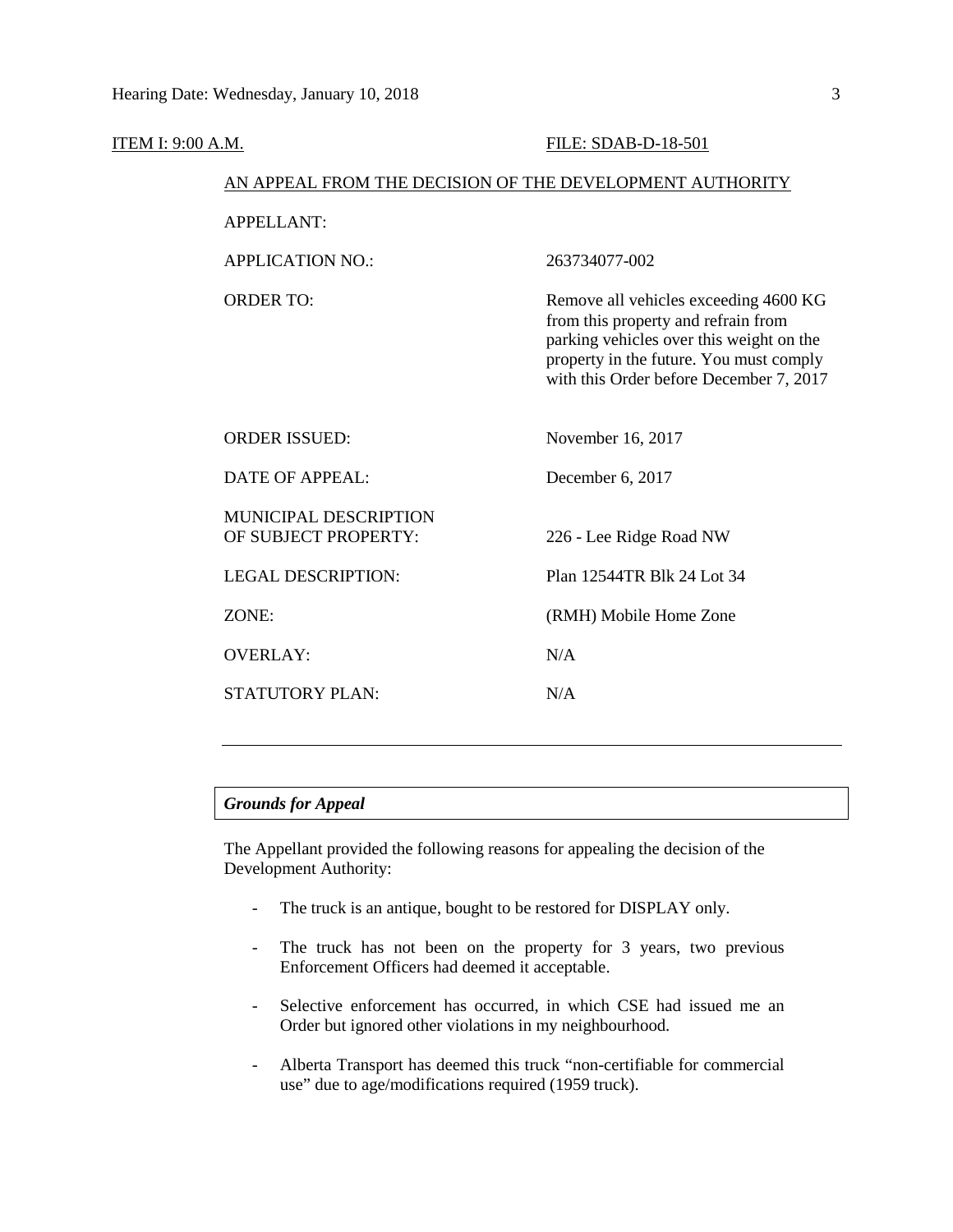### *General Matters*

## **Appeal Information:**

The *Municipal Government Act*, RSA 2000, c M-26 states the following:

#### **Stop order**

**645(1)** Despite [section 545,](https://www.canlii.org/en/ab/laws/stat/rsa-2000-c-m-26/latest/rsa-2000-c-m-26.html%23sec545_smooth) if a development authority finds that a development, land use or use of a building is not in accordance with

- (a) this Part or a land use bylaw or regulations under this Part, or
- (b) a development permit or subdivision approval,

the development authority may act under subsection (2).

**(2)** If subsection (1) applies, the development authority may, by written notice, order the owner, the person in possession of the land or building or the person responsible for the contravention, or any or all of them, to

- (a) stop the development or use of the land or building in whole or in part as directed by the notice,
- (b) demolish, remove or replace the development, or
- (c) carry out any other actions required by the notice so that the development or use of the land or building complies with this Part, the land use bylaw or regulations under this Part, a development permit or a subdivision approval,

within the time set out in the notice.

**(2.1)** A notice referred to in subsection (2) must specify the date on which the order was made, must contain any other information required by the regulations and must be given or sent to the person or persons referred to in subsection (2) on the same day the decision is made.

**(3)** A person who receives a notice referred to in subsection (2) may appeal to the subdivision and development appeal board in accordance with [section 685.](https://www.canlii.org/en/ab/laws/stat/rsa-2000-c-m-26/latest/rsa-2000-c-m-26.html%23sec685_smooth)

#### **Permit**

**683** Except as otherwise provided in a land use bylaw, a person may not commence any development unless the person has been issued a development permit in respect of it pursuant to the land use bylaw.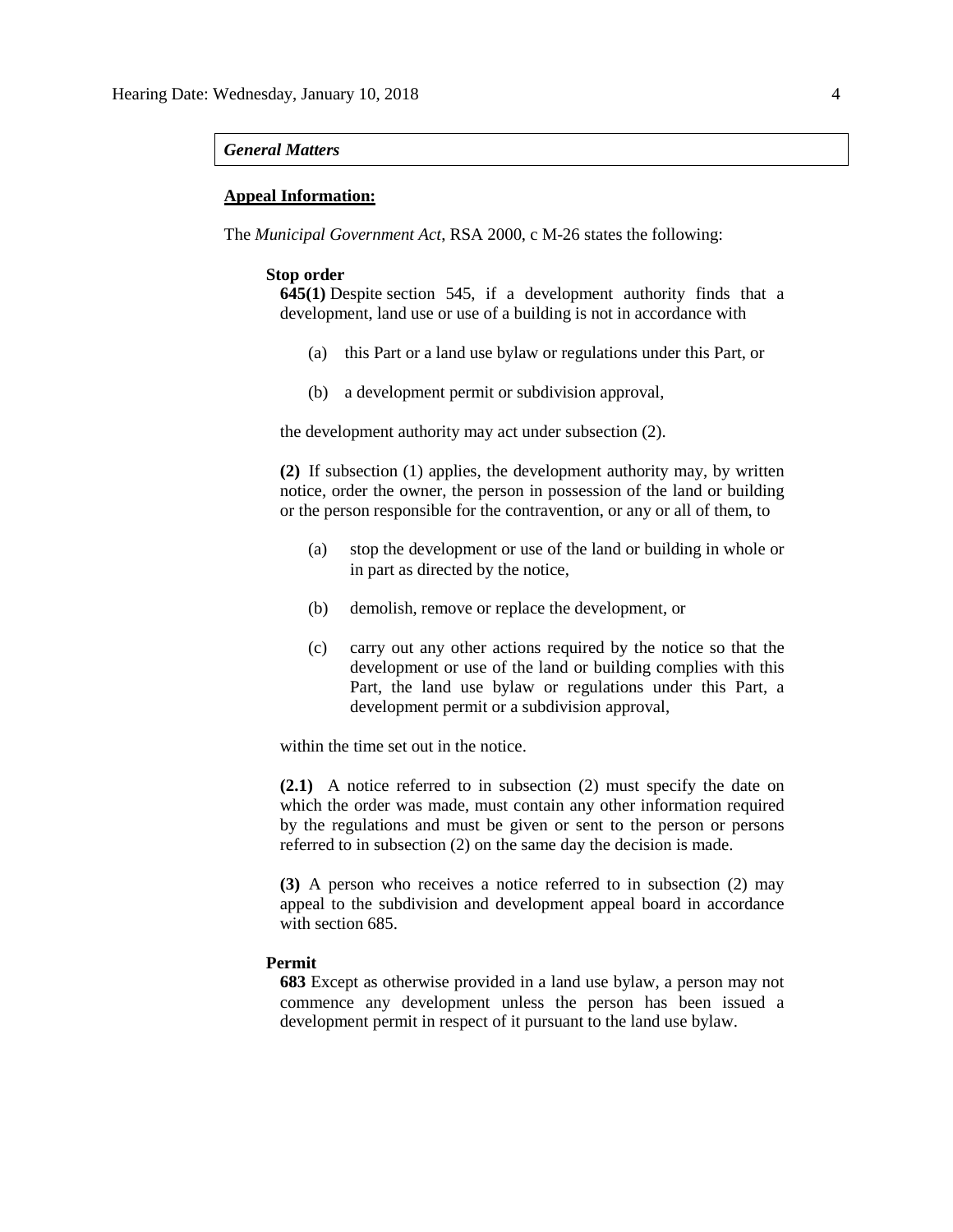#### **Grounds for Appeal**

**685(1)** If a development authority

- (a) fails or refuses to issue a development permit to a person,
- (b) issues a development permit subject to conditions, or
- (c) issues an order under section 645,

the person applying for the permit or affected by the order under section 645 may appeal to the subdivision and development appeal board.

## **Appeals**

**686(1)** A development appeal to a subdivision and development appeal board is commenced by filing a notice of the appeal, containing reasons, with the board,

- (a) in the case of an appeal made by a person referred to in section 685(1)
	- (i) …
	- (ii) with respect to an order under section 645, within 21 days after the date on which the order is made, […]

## **Hearing and Decision**

**687(3)** In determining an appeal, the subdivision and development appeal board

…

- (a.1) must comply with the land use policies;
- (a.2) subject to section 638, must comply with any applicable statutory plans;
- (a.3) subject to clause (d), must comply with any land use bylaw in effect;

…

- (c) may confirm, revoke or vary the order, decision or development permit or any condition attached to any of them or make or substitute an order, decision or permit of its own;
- (d) may make an order or decision or issue or confirm the issue of a development permit even though the proposed development does not comply with the land use bylaw if, in its opinion,
	- (i) the proposed development would not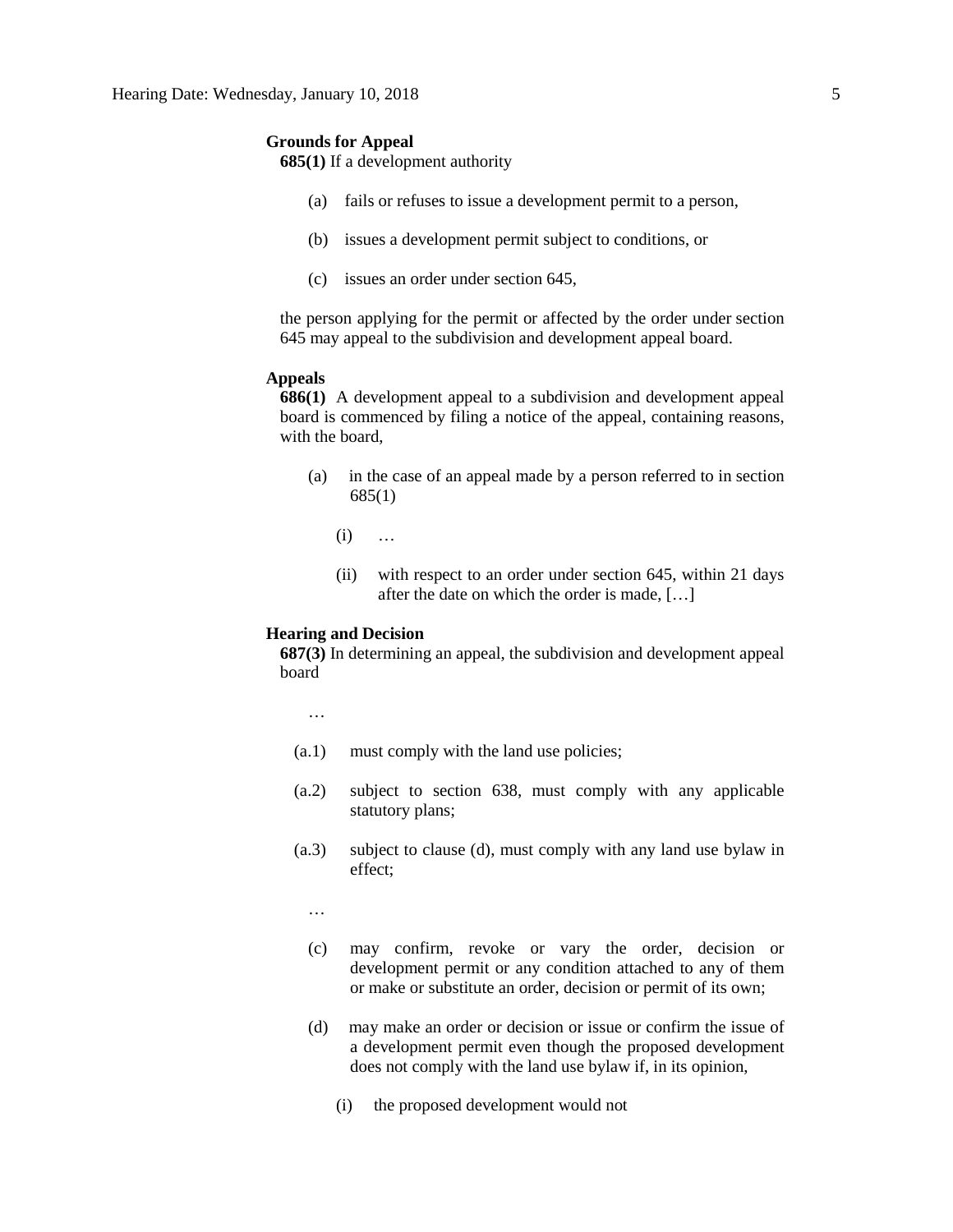- (A) unduly interfere with the amenities of the neighbourhood, or
- (B) materially interfere with or affect the use, enjoyment or value of neighbouring parcels of land,

and

(ii) the proposed development conforms with the use prescribed for that land or building in the land use bylaw.

### **General Provisions from the** *Edmonton Zoning Bylaw:*

Under section 250.2(3), a **Mobile Home** is a **Permitted Use** in the (RMH) Mobile Home Zone.

Under section 6.1(2), **Accessory** means, "when used to describe a Use or building, a Use or building naturally or normally incidental, subordinate, and devoted to the principal Use or building, and located on the same lot or Site."

Section 150.1 states that the **General Purpose** of the **(RMH) Mobile Home Zone** is "to provide for Mobile Homes developed within a Mobile Home Park or Mobile Home Subdivision."

#### *Enforcement and Penalties*

Section 23.1(9) states "Notwithstanding subsection 23.1(2), it is an offence to keep an object in a Residential Zone that is prohibited or restricted under Section 45 of this Bylaw without a valid and approved Development Permit when a Development Permit is required."

#### *Objects Prohibited or Restricted in Residential Zones*

Section 45.7 states:

- 1. No person shall keep in any part of a Site in any Residential Zone:
	- a. any commercial vehicle, loaded or unloaded, having a maximum gross vehicle weight (G.V.W.R.) exceeding 4 [600](javascript:void(0);) kg;
	- b. more than one commercial vehicle having a maximum gross vehicle weight (G.V.W.R.) of  $4\,600 \text{ kg}$  $4\,600 \text{ kg}$  $4\,600 \text{ kg}$  or less, for longer than reasonably necessary while loading or unloading such vehicle.
- 2. For the purpose of subsection 45(1) a commercial vehicle means a vehicle that: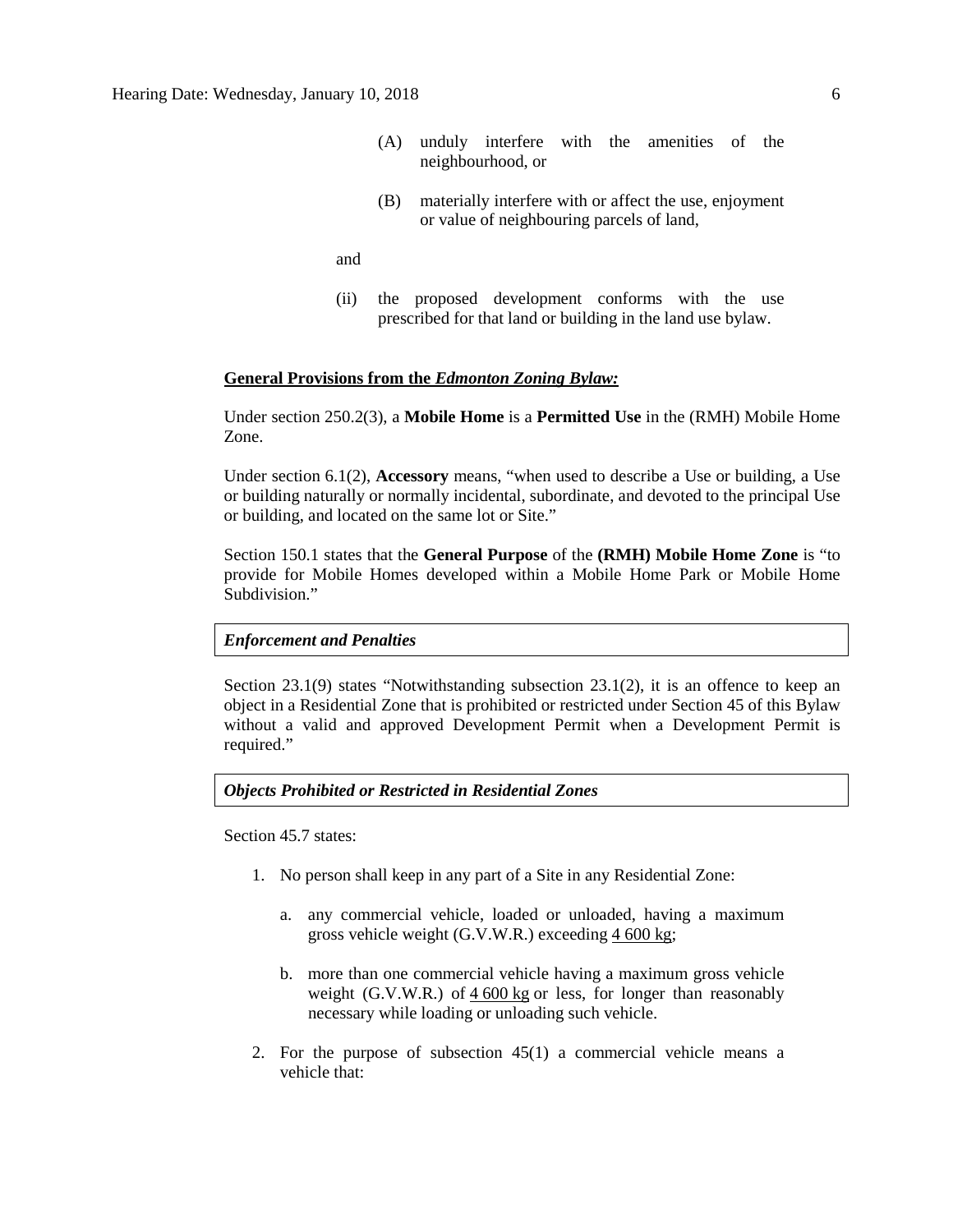- a. is intended or designed for commercial purposes; or
- b. is used for commercial purposes.

## Notice to Applicant/Appellant

Provincial legislation requires that the Subdivision and Development Appeal Board issue its official decision in writing within fifteen days of the conclusion of the hearing. Bylaw No. 11136 requires that a verbal announcement of the Board's decision shall be made at the conclusion of the hearing of an appeal, but the verbal decision is not final nor binding on the Board until the decision has been given in writing in accordance with the *Municipal Government Act*.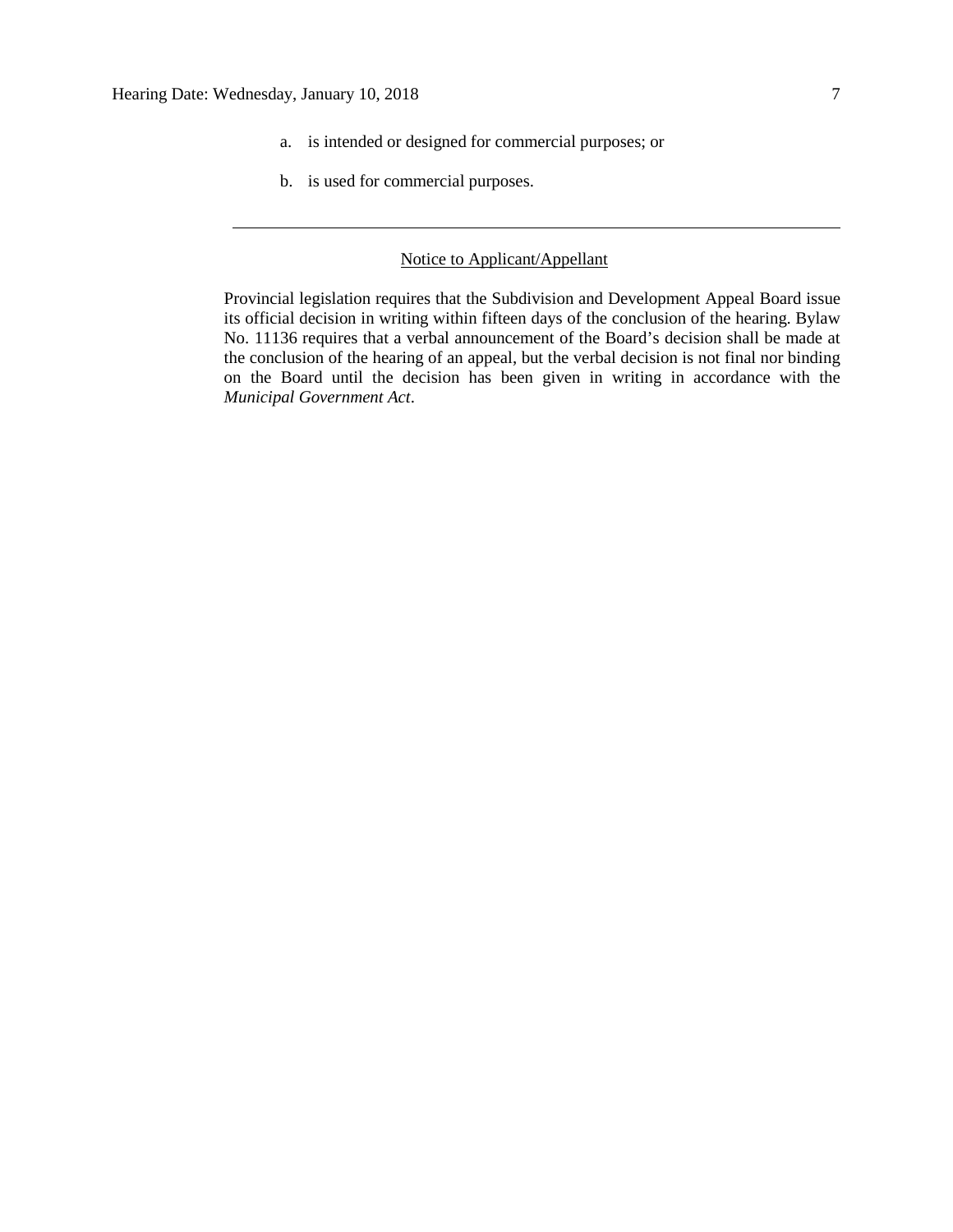**Citizen Services** Community Standards

| City of Edmonton                           |
|--------------------------------------------|
| 2 <sup>nd</sup> Floor, 10250 101 Street NW |
| Edmonton, AB T5J 2R7                       |
|                                            |

**Edmonton** 

edmonton.ca

Date: November 16, 2017

Reference/File No: 263734077-002

# ORDER

(Issued Pursuant to Section 645 of the Municipal Government Act, R.S.A. 2000 c. M-26)

TO:

 $RE:$ Municipal Address: 226 Lee Ridge Road NW, Edmonton, AB

Legal Description: Plan 2544TR Blk 24 Lot 34

Tax Roll Number: 9253469

#### (hereinafter referred to as "the property")

As a result of an inspection of the property on November 10, 2017:

#### I find that the use of the land is not in accordance with the City of Edmonton Zoning Bylaw (Bylaw 12800) as follows:

Section 23.1 (9) Commercial vehicles exceeding a maximum gross vehicle weight of 4600 KG, loaded or unloaded, cannot be parked on a residential property

#### THEREFORE YOU ARE ORDERED TO:

Remove all vehicles exceeding 4600 KG from this property and refrain from parking vehicles over this weight on the property in the future

YOU MUST COMPLY WITH THIS ORDER BEFORE: December 07, 2017

Officer: Steven EMEO #62 Telephone: 780-496-1613 Complaints and Investigations **Community Standards Branch**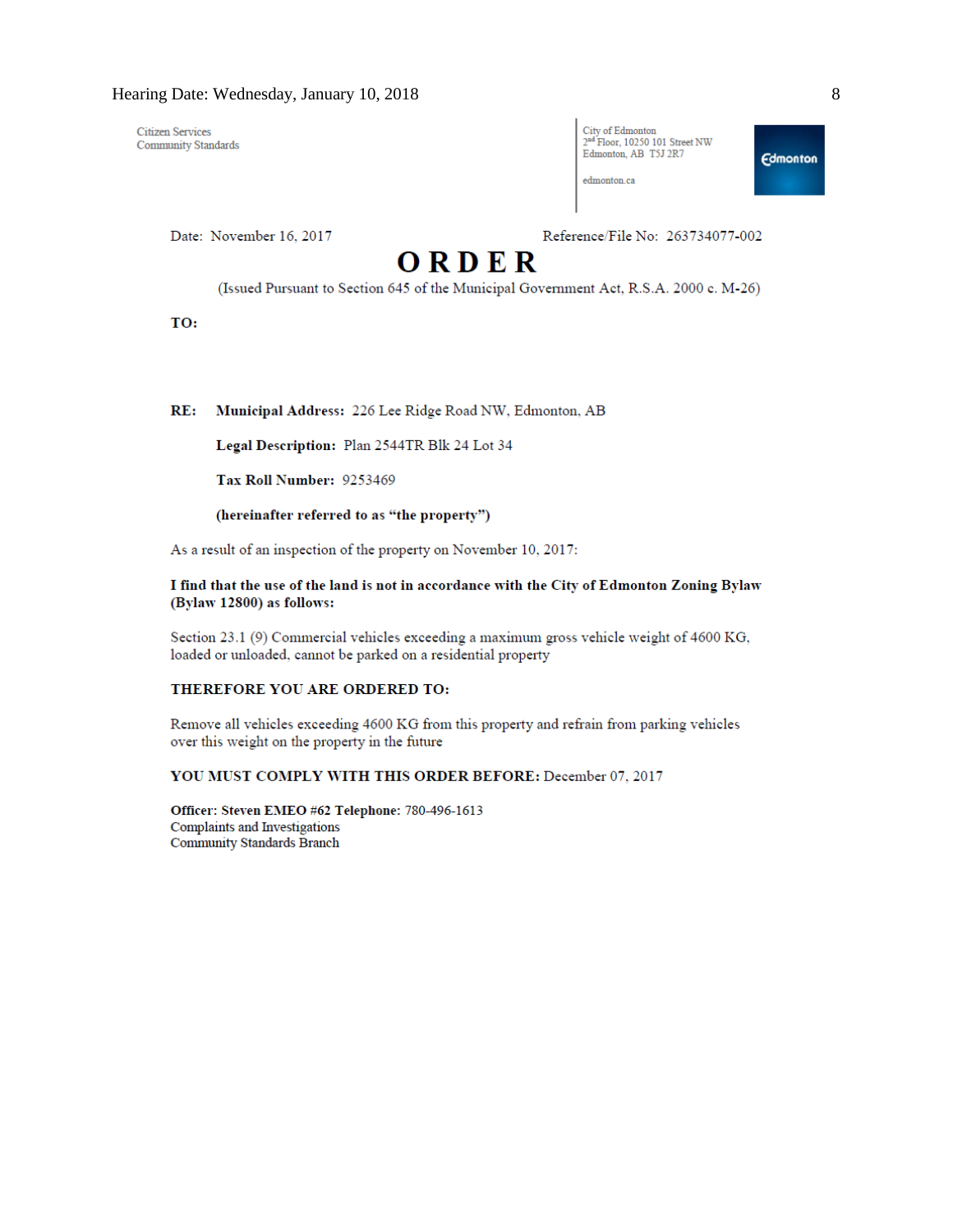#### OFFENCE FOR NON-COMPLIANCE:

Pursuant to Section 557(a.3) of the Municipal Government Act (hereinafter referred to as the "Act") a person who contravenes or does not comply with an order under section 645 is guilty of an offence and liable to prosecution.

Pursuant to Section 566(1) of the Act a person who is guilty of an offence is liable,

- (a) to a fine of not more than \$10 000, or
- (b) to imprisonment for not more than one year,
	- or to both fine and imprisonment.

#### ADDITIONAL CONSEQUENCES FOR NON-COMPLIANCE:

Pursuant to Section 646(1) of the Act if a person fails or refuses to comply with an order under section 645 the municipality may, enter on the land or building and take any action necessary to carry out the order.

Pursuant to Section 553(1)(h.1) of the Act when an order is carried out under section 646(1) the expenses and costs incurred in carrying out the order may be placed on the tax roll of the property and that amount:

- is deemed for all purposes to be a tax imposed under Division 2 of Part 10 from the date it was added to  $a)$ the tax roll, and
- forms a special lien against the parcel of land in favour of the municipality from the date it was added to  $\mathbf{b}$ the tax roll.

If you fail to comply with the provisions of this order the City of Edmonton will, at its election, take action to enforce the order by, all expenses of which will be placed on the tax roll of the property.

#### PROCEDURE FOR STARTING AN APPEAL OF THE ORDER

Pursuant to section 685(1) of the Act a person affected by an order under section 645 may appeal to the Subdivision and Development Appeal Board.

Pursuant to section 686(1) of the Act an appeal to the Subdivision and Development Appeal Board is commenced by filing a notice of the appeal, containing reasons, with the board within 14 days after the date on which the person is notified of the order under section 645.

Requests for review must be received by:

| Subdivision and Development Appeal Board |      | Telephone: (780) 496-6079 |
|------------------------------------------|------|---------------------------|
| Office of the City Clerk                 | Fax: | (780) 496-8175            |
| $10019 - 103$ Avenue NW                  |      |                           |
| Edmonton, AB T5J 0G9                     |      |                           |

The Notice of Appeal must be accompanied by a cheque or money order in the sum of \$72.00 payable to the City of Edmonton or it is not considered complete and will not be processed. If you are delivering your notice of appeal in person you may pay with cash.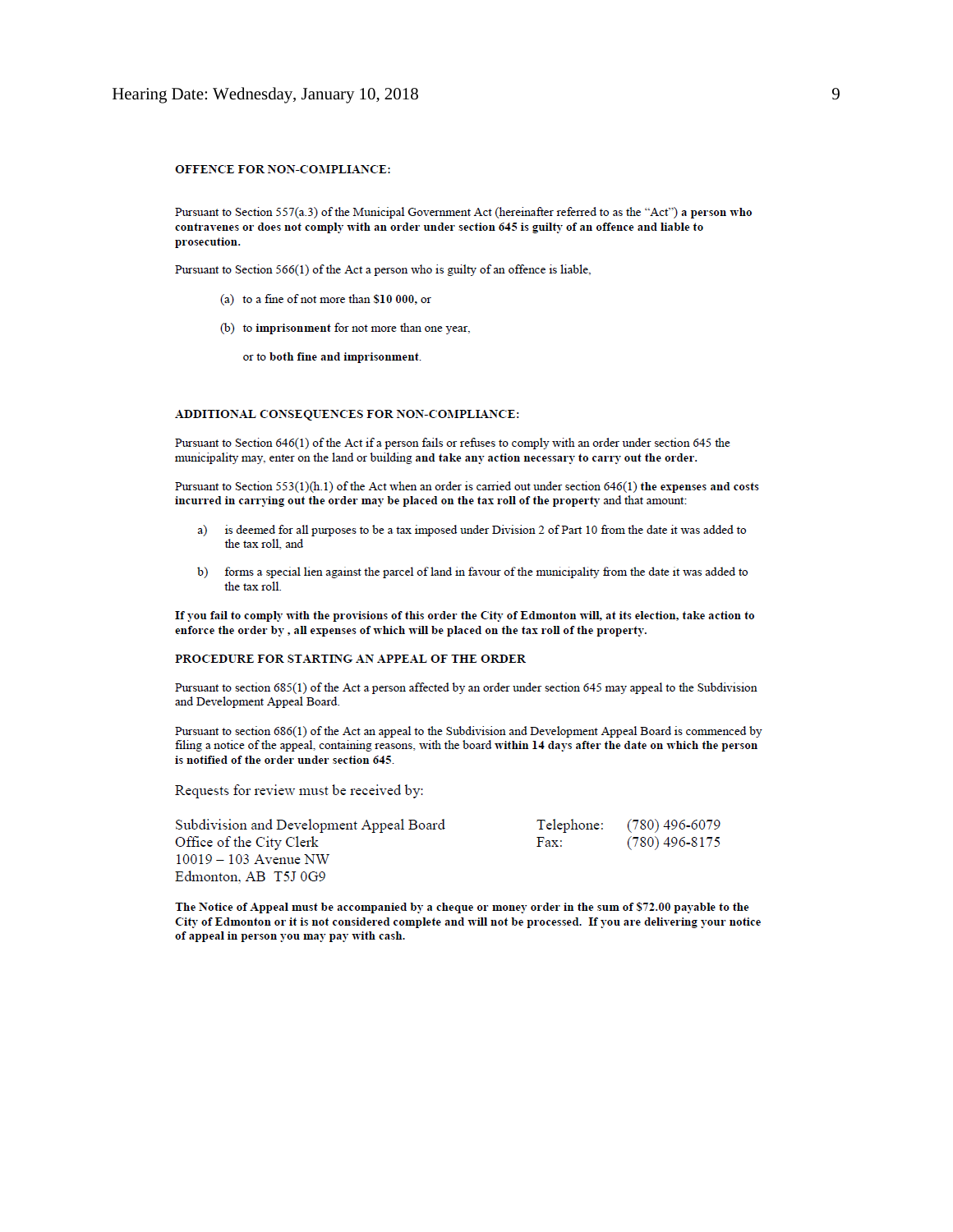



Site Location **Community Contracts** File: SDAB-D-18-501

 $\overline{N}$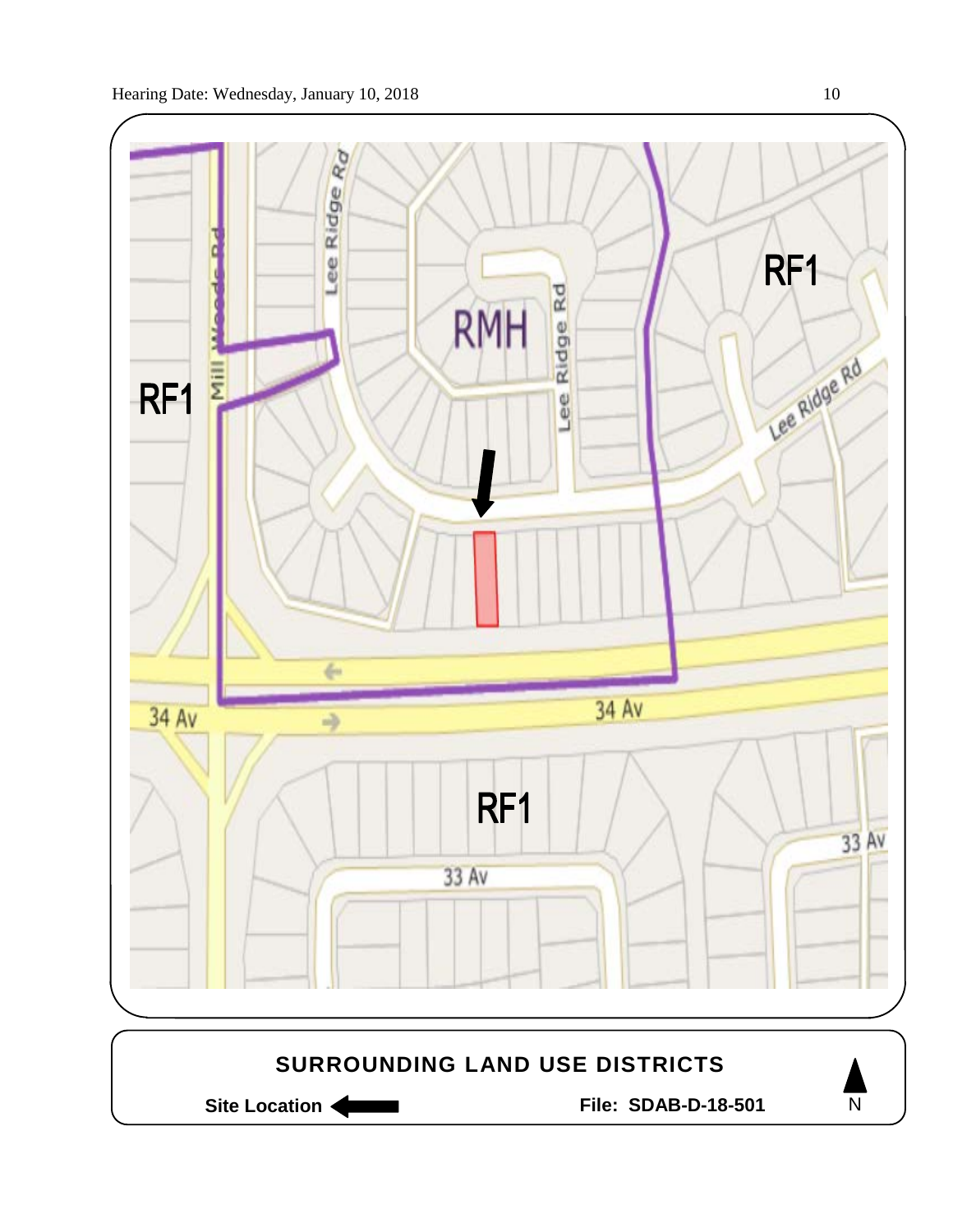Hearing Date: Wednesday, January 10, 2018 11

## ITEM II: 10:30 A.M. FILE: SDAB-D-18-004

## AN APPEAL FROM THE DECISION OF THE DEVELOPMENT AUTHORITY BY AN ADJACENT PROPERTY OWNER

APPELLANT:

APPLICATION NO.: 264284792-001

DECISION OF THE DEVELOPMENT AUTHORITY: **All the Conduct of Authority** Sved with conditions

DECISION DATE: November 23, 2017

DATE OF APPEAL: December 13, 2017

RESPONDENT:

MUNICIPAL DESCRIPTION OF SUBJECT PROPERTY: 2337 - Ware Crescent NW

OVERLAY: N/A

APPLICATION TO: **OPERATION TO:** Operate a Major Home Based Business (licensed massage therapist - MASSAGE ME) expires November 23, 2022

NOTIFICATION PERIOD: November 30, 2017 through December 21, 2017

LEGAL DESCRIPTION: Plan 1323982 Blk 6 Lot 47

ZONE: (RF4) Semi-detached Residential Zone

STATUTORY PLAN(S): Windermere Area Structure Plan Windermere Neighbourhood Structure Plan

## *Grounds for Appeal*

The Appellant provided the following reasons for appealing the decision of the Development Authority:

> I recently appealed an identical business directly next to my home.... now an additional one is attempting to open within 300 feet of my house. As each additional business is opens, the residential traffic and safety considerations become more and more concerning. I'm not sure the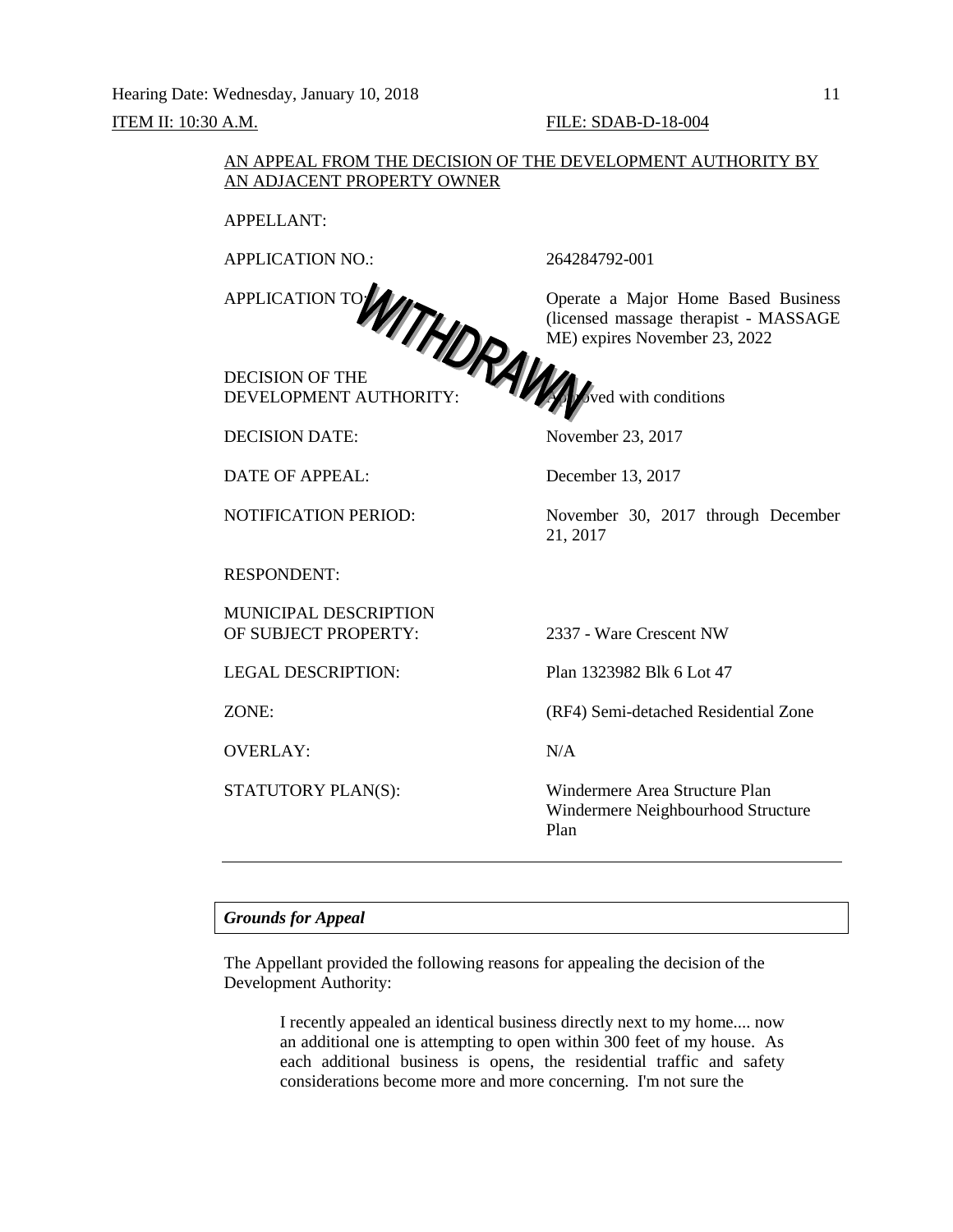amount of 'Major home businesses' in a residential area constitute a dramatic change to the designs of the area. I see several major home businesses with a block or two of my house and am getting quite concerned. If not a refusal of the permit based on this then at the very least the same restrictions placed on an identical business located at 2221 Ware Court NW (Project Number: 251733131-001 File Number: SDAB-D-17-132)

Some of my concern(s) include:

1) TRAFFIC – We would now up to 4 Major businesses within approx. 1 block radius.

2) SAFETY – This would bring a lot of people into our neighborhood increasing the chances for an accident.

3) RESALE - Either resale value reduced or salability reduced due to several major home business's being in such a small area.

4) PARKING - There is already a lack of parking for the neighborhood, this is a duplex street

5) OPERATIONAL –

a. BUSINESS - Hours of operation are a concern,

 b. SAFETY – Biohazard concerns as such as acupuncture as well as any other message related accessories or treatments that may be included in services. Are these services being offered and how would this be handled & controlled and inspected?

## c. PARKING

- i. Clientele
- ii. Employees
- iii. Business receiving of goods etc.

6) SCHOOLS – two Elementary schools within 100 meters

Some of the key restrictions of Project Number 251733131-001 include but not limited to:

- Operating hours Monday to Friday 9a 3pm
- Staggered visits no overlapping of customers
- no more than 25 visits per week
- Parking on premises only
- New non-family member employees
- Limited to one room in home
- No signage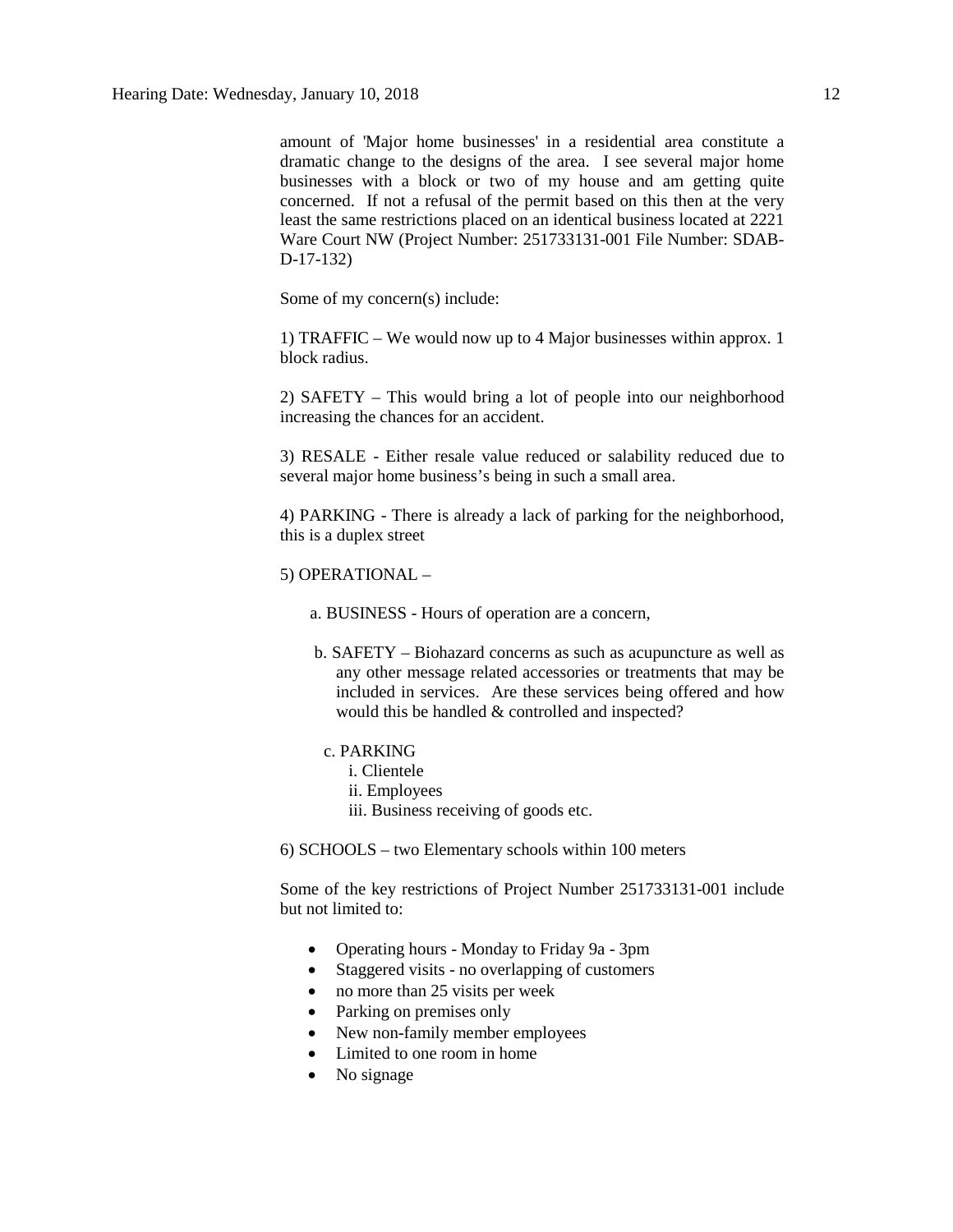#### *General Matters*

## **Appeal Information:**

The *Municipal Government Act*, RSA 2000, c M-26 states the following:

## **Grounds for Appeal**

**685(1)** If a development authority

- (a) fails or refuses to issue a development permit to a person,
- (b) issues a development permit subject to conditions, or
- (c) issues an order under section 645,

the person applying for the permit or affected by the order under section 645 may appeal to the subdivision and development appeal board.

**(2)** In addition to an applicant under subsection (1), any person affected by an order, decision or development permit made or issued by a development authority may appeal to the subdivision and development appeal board.

## **Appeals**

**686(1)** A development appeal to a subdivision and development appeal board is commenced by filing a notice of the appeal, containing reasons, with the board,

- (a) in the case of an appeal made by a person referred to in section 685(1)
	- (i) with respect to an application for a development permit,
		- (A) within 21 days after the date on which the decision is made under section 642, or
		- (B) if no decision is made with respect to the application within the 40-day period, or within any extension of that period under section 684, within 21 days after the date the period or extension expires,
			- or
	- (ii) with respect to an order under section 645, within 21 days after the date on which the order is made, or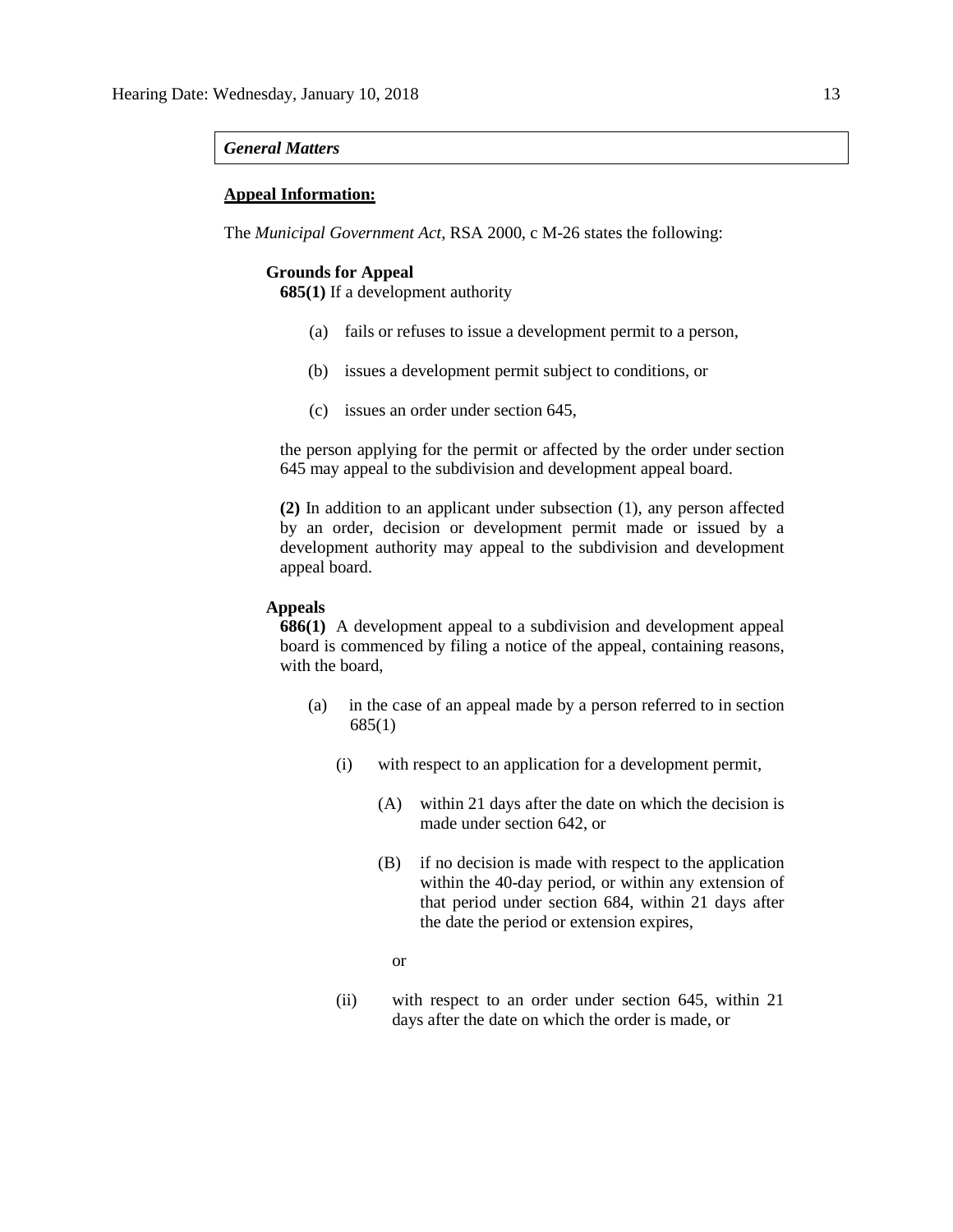(b) in the case of an appeal made by a person referred to in section 685(2), within 21 days after the date on which the notice of the issuance of the permit was given in accordance with the land use bylaw.

## **Hearing and Decision**

**687(3)** In determining an appeal, the subdivision and development appeal board

…

- (a.1) must comply with the land use policies;
- (a.2) subject to section 638, must comply with any applicable statutory plans;
- (a.3) subject to clause (d), must comply with any land use bylaw in effect;

…

- (c) may confirm, revoke or vary the order, decision or development permit or any condition attached to any of them or make or substitute an order, decision or permit of its own;
- (d) may make an order or decision or issue or confirm the issue of a development permit even though the proposed development does not comply with the land use bylaw if, in its opinion,
	- (i) the proposed development would not
		- (A) unduly interfere with the amenities of the neighbourhood, or
		- (B) materially interfere with or affect the use, enjoyment or value of neighbouring parcels of land,

and

(ii) the proposed development conforms with the use prescribed for that land or building in the land use bylaw.

### **General Provisions from the** *Edmonton Zoning Bylaw:*

Under section 150.3(5), a **Major Home Based Business** is a **Discretionary Use** in the (RF4) Semi-detached Residential Zone.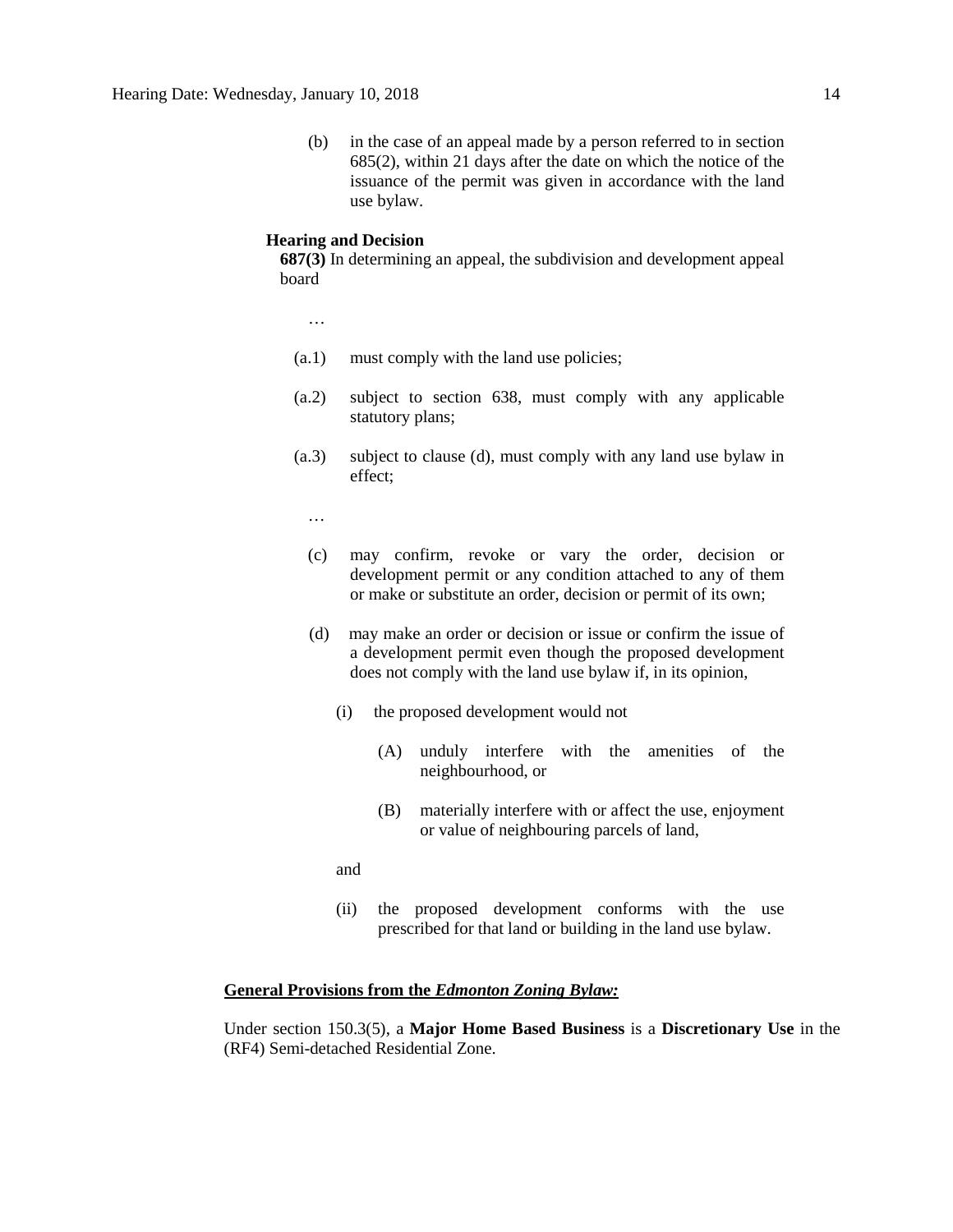#### Under section 7.3(7), **Major Home Based Business** means:

development consisting of the Use of an approved Dwelling or Accessory building by a resident of that Dwelling for one or more businesses that may generate more than one business associated visit per day. The business Use must be secondary to the Residential Use of the building and shall not change the residential character of the Dwelling or Accessory building. The Dwelling may be used as a workplace by a nonresident. This Use includes Bed and Breakfast Operations but does not include General Retail Sales.

Section 150.1 states that the **General Purpose** of the **(RF4) Semi-detached Residential Zone** is "to provide a zone primarily for Semi-detached Housing and Duplex Housing."

#### **Development Officer's Determination**

**Discretionary Use - Major Home Based Business is approved as a Discretionary Use (Section 150.3.5).** [unedited].

*Major Home Based Business regulations*

A [Major Home Based Business](javascript:void(0);) shall comply with the following regulations:

- 1. there shall be no exterior display or advertisement other than an identification plaque or Sign a maximum of  $20 \text{ cm} \times 30.5 \text{ cm}$  $20 \text{ cm} \times 30.5 \text{ cm}$  $20 \text{ cm} \times 30.5 \text{ cm}$  $20 \text{ cm} \times 30.5 \text{ cm}$  $20 \text{ cm} \times 30.5 \text{ cm}$  in size located on the Dwelling;
- 2. there shall be no mechanical or electrical equipment used that creates external noise, or visible and audible interference with home electronics equipment in adjacent Dwellings;
- 3. the Major Home Based Business shall not generate pedestrian or vehicular traffic, or parking, in excess of that which is characteristic of the Zone in which it is located;
- 4. the number of non-resident employees or business partners working onsite shall not exceed two at any one time;
- 5. there shall be no outdoor business activity, or outdoor storage of material or equipment associated with the business. Indoor storage related to the business activity shall be allowed in either the Dwelling or Accessory buildings;
- 6. the Major Home Based Business shall not change the principal character or external appearance of the [Dwelling](javascript:void(0);) or [Accessory](javascript:void(0);) buildings;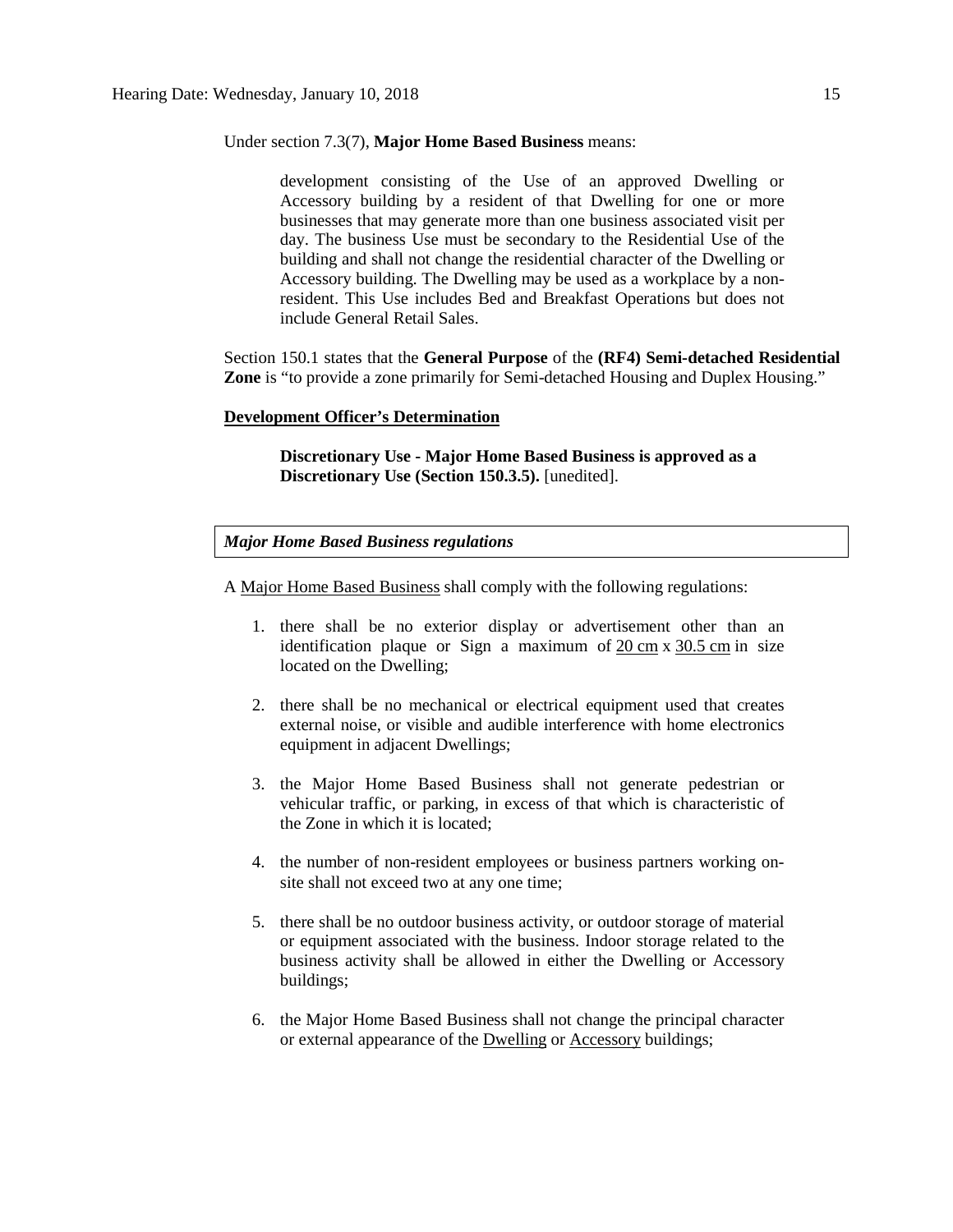- 7. a Bed and Breakfast Operation, operating as a Major Home Based Business shall have a maximum of two Sleeping Units. Cooking facilities shall not be located within the Sleeping Units. In addition to any other parking requirements of this Bylaw, one additional parking space shall be provided for each Sleeping Unit;
- 8. in addition to the information requirements of [subsection 13.1](http://webdocs.edmonton.ca/InfraPlan/zoningbylaw/ZoningBylaw/Part1/Administrative/13__Development_Permit_Application.htm) of this Bylaw, each application for a Development Permit for the Use Major Home Based Business shall include a description of the business to be undertaken at the premises, an indication of the number of business visits per week, provision for parking, and where any materials or equipment associated with the business use are to be stored; and
- 9. the [Major Home Based Business](javascript:void(0);) shall not be allowed if, in the opinion of the Development Officer, such Use would be more appropriately located in a Commercial or Industrial Zone having regard for the overall compatibility of the Use with the residential character of the area.
- 10. a Major Home Based Business shall not be allowed within the same principal Dwelling containing a Secondary Suite or within the same Site containing a Garden Suite and an associated principal Dwelling, unless the Home Based Business is a Bed and Breakfast Operation and the Secondary Suite or the Garden Suite is an integral part of the Bed and Breakfast Operation.

## Notice to Applicant/Appellant

Provincial legislation requires that the Subdivision and Development Appeal Board issue its official decision in writing within fifteen days of the conclusion of the hearing. Bylaw No. 11136 requires that a verbal announcement of the Board's decision shall be made at the conclusion of the hearing of an appeal, but the verbal decision is not final nor binding on the Board until the decision has been given in writing in accordance with the *Municipal Government Act*.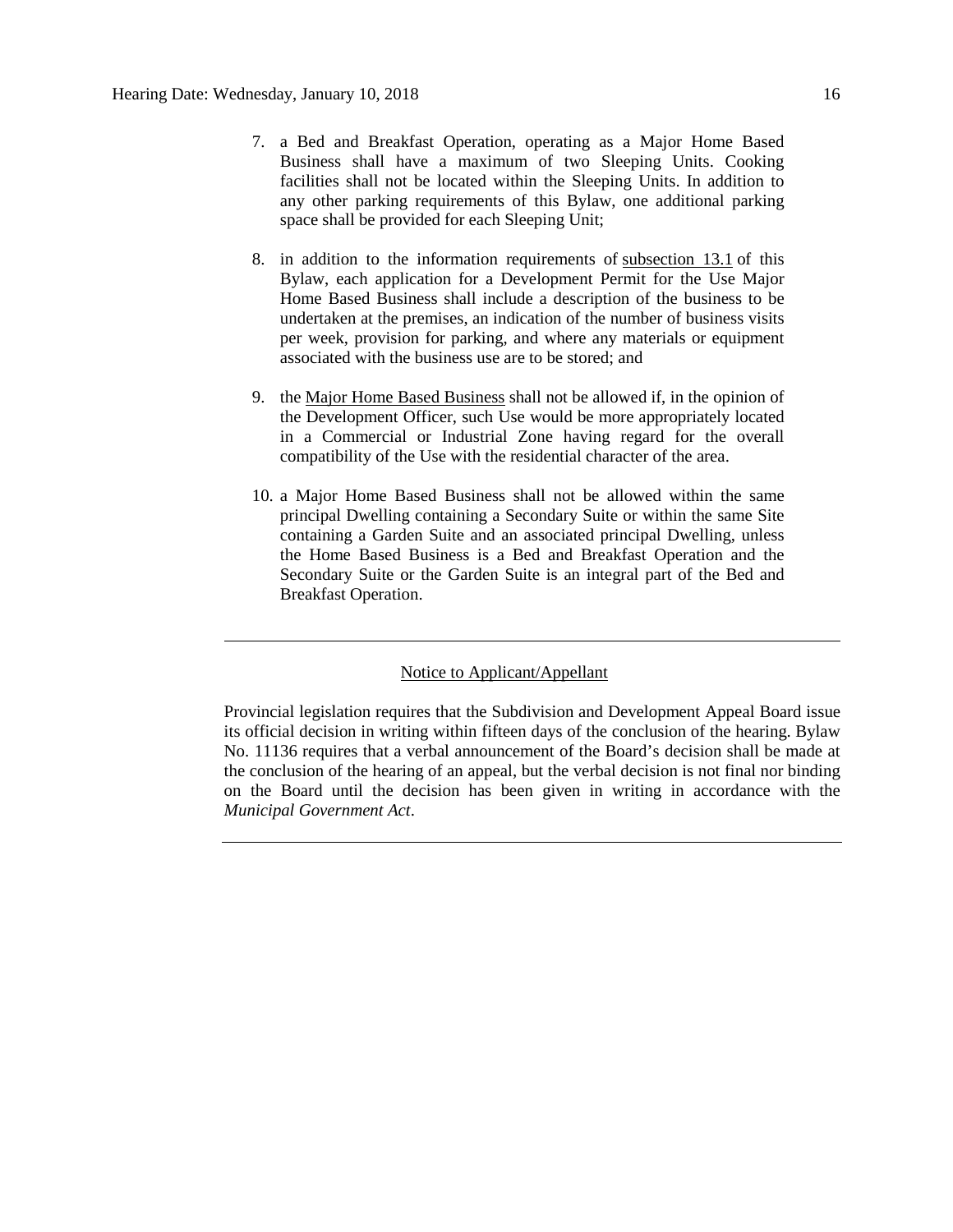| <b>dmönton</b>                                                                                | Project Number: 264284792-001<br><b>Application Date:</b><br>OCT 10, 2017<br>Printed:<br>November 23, 2017 at 2:50 PM<br>1 of 2<br>Page:    |
|-----------------------------------------------------------------------------------------------|---------------------------------------------------------------------------------------------------------------------------------------------|
|                                                                                               | <b>Home Occupation</b>                                                                                                                      |
| the limitations and conditions of this permit, of the Edmonton Zoning Bylaw 12800 as amended. | This document is a record of a Development Permit application, and a record of the decision for the undertaking described below, subject to |
| <b>Applicant</b>                                                                              | Property Address(es) and Legal Description(s)<br>2337 - WARE CRESCENT NW<br>Plan 1323982 Blk 6 Lot 47                                       |
|                                                                                               | <b>Specific Address(es)</b>                                                                                                                 |
|                                                                                               | Entryway: 2337 - WARE CRESCENT NW                                                                                                           |
|                                                                                               | Building: 2335 - WARE CRESCENT NW                                                                                                           |
| <b>Scope of Permit</b>                                                                        |                                                                                                                                             |
|                                                                                               | To operate a Major Home Based Business (licensed massage therapist - MASSAGE ME) expires November 23, 2022.                                 |
| <b>Permit Details</b>                                                                         |                                                                                                                                             |
| # of businesss related visits/day: 5                                                          | # of vehicles at one time: 1                                                                                                                |
| Administration Office Only?: N                                                                | Business has Trailers or Equipment?: N                                                                                                      |
| Class of Permit: Class B                                                                      | Description of Business: Licensed massage therapist                                                                                         |
| Do you live at the property?: Y<br>Outdoor storage on site?: N                                | Expiry Date: 2022-11-23 00:00:00                                                                                                            |
| I/We certify that the above noted details are correct.                                        |                                                                                                                                             |
| Applicant signature:                                                                          |                                                                                                                                             |
| <b>Development Permit Decision</b><br>Approved                                                |                                                                                                                                             |
|                                                                                               |                                                                                                                                             |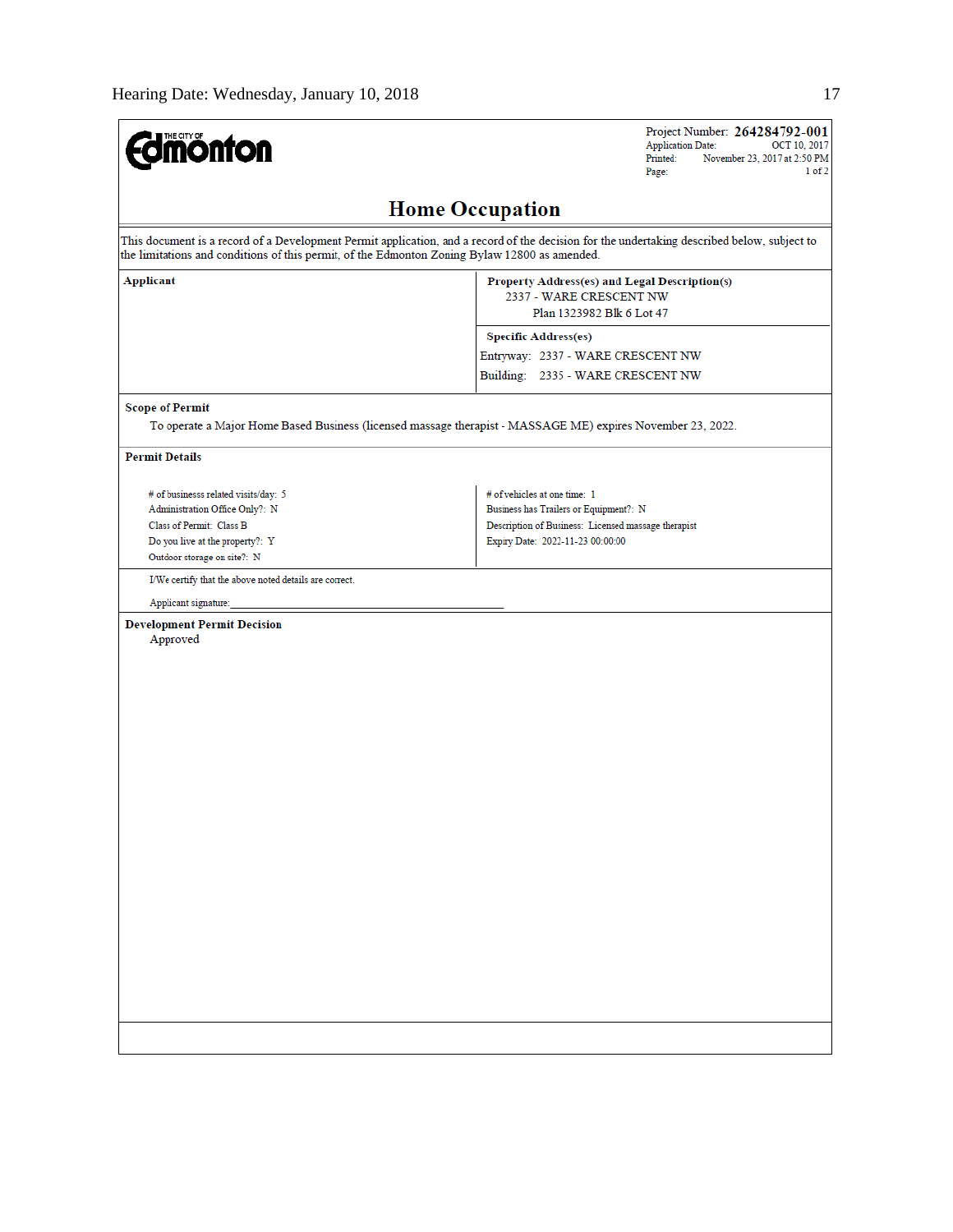| <b>monton</b>                                                                                                                                                                                                                                                                                                                                                                                                                                                                                                                                                                                                                                                                                                                                                                                                                                                                                                                                                                                                                                                                                                            |                                              |                                                                                                                                                |                      | <b>Application Date:</b><br>Printed:<br>Page: | Project Number: 264284792-001<br>OCT 10, 2017<br>November 23, 2017 at 2:50 PM<br>$2$ of $2$                     |  |  |
|--------------------------------------------------------------------------------------------------------------------------------------------------------------------------------------------------------------------------------------------------------------------------------------------------------------------------------------------------------------------------------------------------------------------------------------------------------------------------------------------------------------------------------------------------------------------------------------------------------------------------------------------------------------------------------------------------------------------------------------------------------------------------------------------------------------------------------------------------------------------------------------------------------------------------------------------------------------------------------------------------------------------------------------------------------------------------------------------------------------------------|----------------------------------------------|------------------------------------------------------------------------------------------------------------------------------------------------|----------------------|-----------------------------------------------|-----------------------------------------------------------------------------------------------------------------|--|--|
| <b>Home Occupation</b>                                                                                                                                                                                                                                                                                                                                                                                                                                                                                                                                                                                                                                                                                                                                                                                                                                                                                                                                                                                                                                                                                                   |                                              |                                                                                                                                                |                      |                                               |                                                                                                                 |  |  |
| <b>Subject to the Following Conditions</b><br>Unless otherwise stated, all references to "section numbers" refer to the authority under the Edmonton Zoning Bylaw #12800, as<br>amended.<br>1. The business owner must live at the site. The business use must be secondary to the residential use of the building and shall<br>not change the residential character of the Dwelling or Accessory Building (Section 7.3(7)).<br>2. There shall be no exterior display or advertisement other than an identification plaque or sign a maximum of 20 cm (8") x 30.5<br>$cm(12")$ in size located on the dwelling (Section 75.1).<br>3. The Major Home Based Business shall not generate pedestrian or vehicular traffic, or parking, in excess of that which is<br>characteristic of the Zone in which it is located (Section 75.3).<br>4. The number of non-resident employees or business partners working on-site shall not exceed two at any one time (Section<br>75.4).                                                                                                                                               |                                              |                                                                                                                                                |                      |                                               |                                                                                                                 |  |  |
| 5. The number of visits associated with the business shall not exceed the number approved with this application.<br>6. There shall be no outdoor business activities, or outdoor storage of material or equipment associated with the business<br>$(Section 75.5)$ .<br>7. No offensive noise, odour, vibration, smoke, litter, heat or other objectionable effect shall be produced.<br>8. The business use must maintain the privacy and enjoyment of adjacent residences and the characteristic of the neighbourhood.<br>9. All parking for the Dwelling and Home Based Business must be accommodated on site unless a parking variance has been<br>granted for this Major Home Based Business.<br>10. This Development Permit may be cancelled at any time if the Home Based Business as stated in the Permit Details changes<br>(Section 17.2).<br>11. This approval is for a 5 year period from the date of this decision. A new Development Permit must be obtained to continue<br>to operate the business from this location. This Development Permit expires on ****November 23, 2022****.<br>12.<br>13.<br>14. |                                              | Clients visit must be by-appointment only and appointments shall no overlap.<br>Maximum business associated visits shall not exceed 5 per day. |                      |                                               | Hours of operations must be between 10:00AM to 8:00PM on Wednesdays, Thursdays, Fridays, Saturdays and Sundays. |  |  |
| Notes:<br>1. An approved Development Permit means that the proposed development has been reviewed against the provisions of this<br>bylaw. It does not remove obligations to conform with other legislation, bylaws or land title instruments such as the Municipal<br>Government Act, the Edmonton Building Permit Bylaw or any caveats, covenants or easements that might be attached to the Site<br>$(Section 5.2)$ .<br>2. This Development Permit is not a Business License.<br>3. Subject to the right of appeal. The permit is not valid until the required Notification Period expires (date noted below in<br>accordance with Section 21.1 and 17.1).<br><b>Variances</b><br>Discretionary Use - Major Home Based Business is approved as a Discretionary Use (Section 150.3.5).                                                                                                                                                                                                                                                                                                                                |                                              |                                                                                                                                                |                      |                                               |                                                                                                                 |  |  |
| <b>Rights of Appeal</b><br>This approval is subject to the right of appeal as outlined in Chapter 24, Section 683 through 689 of the Municipal Government<br>Amendment Act.                                                                                                                                                                                                                                                                                                                                                                                                                                                                                                                                                                                                                                                                                                                                                                                                                                                                                                                                              |                                              |                                                                                                                                                |                      |                                               |                                                                                                                 |  |  |
| <b>Issue Date: Nov 23, 2017</b><br>Notice Period Begins: Nov 30, 2017                                                                                                                                                                                                                                                                                                                                                                                                                                                                                                                                                                                                                                                                                                                                                                                                                                                                                                                                                                                                                                                    |                                              | Development Authority: ANGELES, JOSELITO<br>Ends:Dec 14, 2017                                                                                  |                      | Signature:                                    |                                                                                                                 |  |  |
| Fees                                                                                                                                                                                                                                                                                                                                                                                                                                                                                                                                                                                                                                                                                                                                                                                                                                                                                                                                                                                                                                                                                                                     |                                              |                                                                                                                                                |                      |                                               |                                                                                                                 |  |  |
| Dev. Application Fee<br><b>Total GST Amount:</b><br><b>Totals for Permit:</b>                                                                                                                                                                                                                                                                                                                                                                                                                                                                                                                                                                                                                                                                                                                                                                                                                                                                                                                                                                                                                                            | Fee Amount<br>\$309.00<br>\$0.00<br>\$309.00 | <b>Amount Paid</b><br>\$309.00<br>\$309.00                                                                                                     | Receipt#<br>04515648 | <b>Date Paid</b><br>Oct 10, 2017              |                                                                                                                 |  |  |
|                                                                                                                                                                                                                                                                                                                                                                                                                                                                                                                                                                                                                                                                                                                                                                                                                                                                                                                                                                                                                                                                                                                          |                                              |                                                                                                                                                |                      |                                               |                                                                                                                 |  |  |